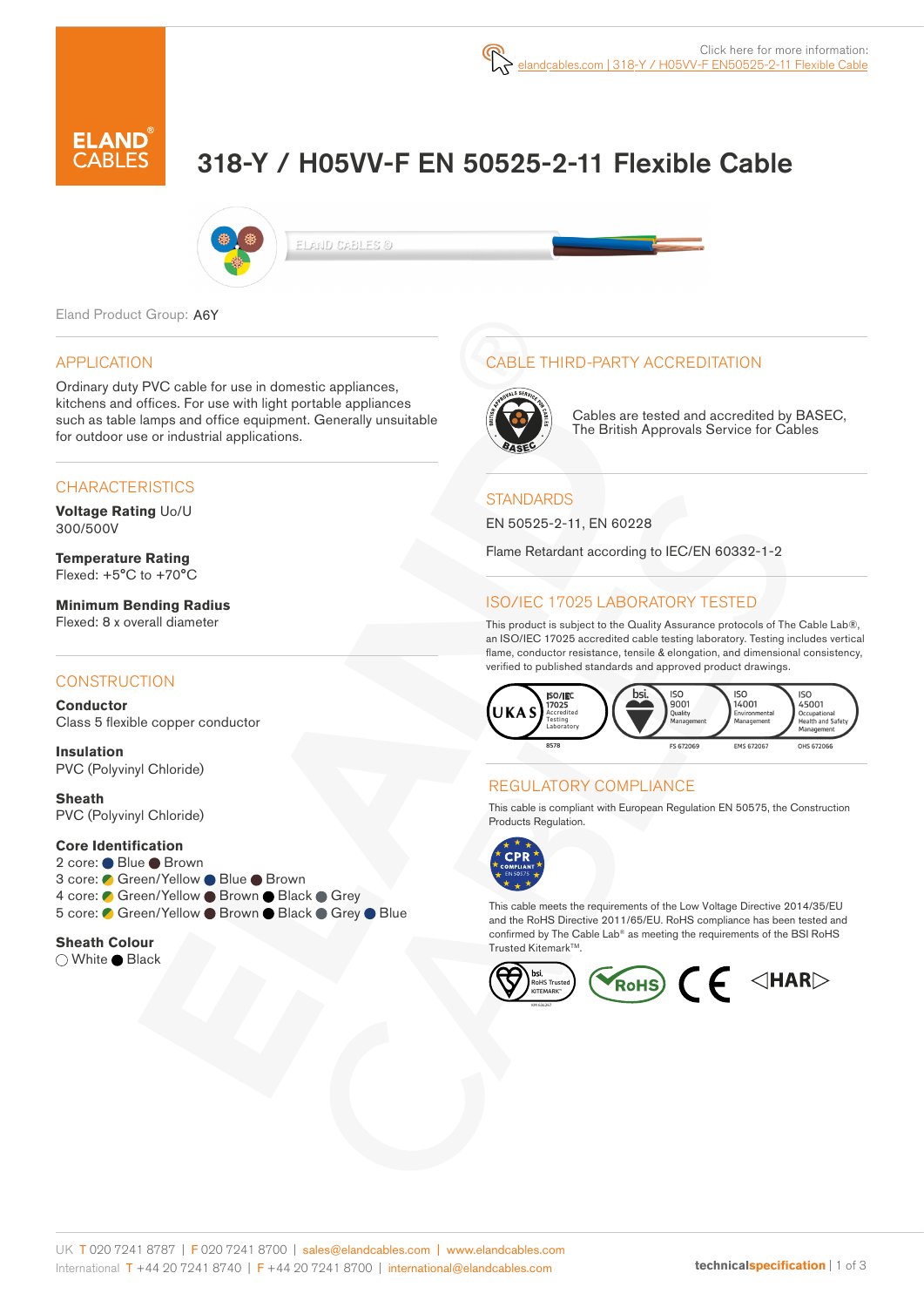# DIMENSIONS

| ELAND PART NO. | NO. OF<br>CORES | NOMINAL CROSS<br><b>SECTIONAL AREA</b><br>mm <sup>2</sup> | NOMINAL THICKNESS<br>OF INSULATION<br>mm | NOMINAL OVERALL<br><b>DIAMETER</b><br>mm | <b>NOMINAL</b><br><b>WEIGHT</b><br>kg/km |
|----------------|-----------------|-----------------------------------------------------------|------------------------------------------|------------------------------------------|------------------------------------------|
| A6Y020075*     | $\overline{2}$  | 0.75                                                      | 0.6                                      | 6.3                                      | 57                                       |
| A6Y02010*      | $\overline{2}$  |                                                           | 0.6                                      | 6.6                                      | 65                                       |
| A6Y02015*      | $\overline{2}$  | 1.5                                                       | 0.7                                      | 7.4                                      | 84                                       |
| A6Y02025*      | $\mathbf{2}$    | 2.5                                                       | 0.8                                      | 9.1                                      | 130                                      |
| A6Y030075*     | 3               | 0.75                                                      | 0.6                                      | 6.7                                      | 68                                       |
| A6Y03010*      | 3               |                                                           | 0.6                                      | 7                                        | 78                                       |
| A6Y03015*      | 3               | 1.5                                                       | 0.7                                      | 8.1                                      | 108                                      |
| A6Y03025*      | 3               | 2.5                                                       | 0.8                                      | 9.9                                      | 163                                      |
| A6Y03040*      | 3               | $\overline{4}$                                            | 0.8                                      | 11.3                                     | 227                                      |
| A6Y040075*     | $\overline{4}$  | 0.75                                                      | 0.6                                      | 7.3                                      | 82                                       |
| A6Y04010*      | $\overline{4}$  |                                                           | 0.6                                      | 7.9                                      | 100                                      |
| A6Y04015*      | $\overline{4}$  | 1.5                                                       | 0.7                                      | 9                                        | 134                                      |
| A6Y04025*      | $\overline{4}$  | 2.5                                                       | 0.8                                      | 10.8                                     | 201                                      |
| A6Y050075*     | 5               | 0.75                                                      | 0.6                                      | 8.1                                      | 102                                      |
| A6Y05010*      | 5               |                                                           | 0.6                                      | 8.6                                      | 120                                      |
| A6Y05015*      | 5               | 1.5                                                       | 0.7                                      | 10                                       | 166                                      |

\* Designates the sheath colour. For each Eland Cables part number replace with the colour code as listed below e.g. A6Y02010WH = 1mm² White

# COLOUR CODES

| COLOUR         | White | Black     |
|----------------|-------|-----------|
| $\bigcirc$ ODE | WH    | <b>BK</b> |

# **CONDUCTORS**

Class 5 Flexible Copper Conductors for Single Core and Multi-Core Cables

| NOMINAL CROSS<br><b>SECTIONAL AREA</b> | <b>MAXIMUM DIAMETER</b><br>OF WIRES IN CONDUCTOR | MAXIMUM RESISTANCE OF CONDUCTOR AT 20°C<br>ohms/km |  |
|----------------------------------------|--------------------------------------------------|----------------------------------------------------|--|
| mm <sup>2</sup>                        | mm                                               | <b>Plain Wires</b>                                 |  |
| 0.75                                   | 0.21                                             | 26                                                 |  |
|                                        | 0.21                                             | 19.5                                               |  |
| 1.5                                    | 0.26                                             | 13.3                                               |  |
| 2.5                                    | 0.26                                             | 7.98                                               |  |
| 4                                      | 0.31                                             | 4.95                                               |  |

The above table is in accordance with EN 60228